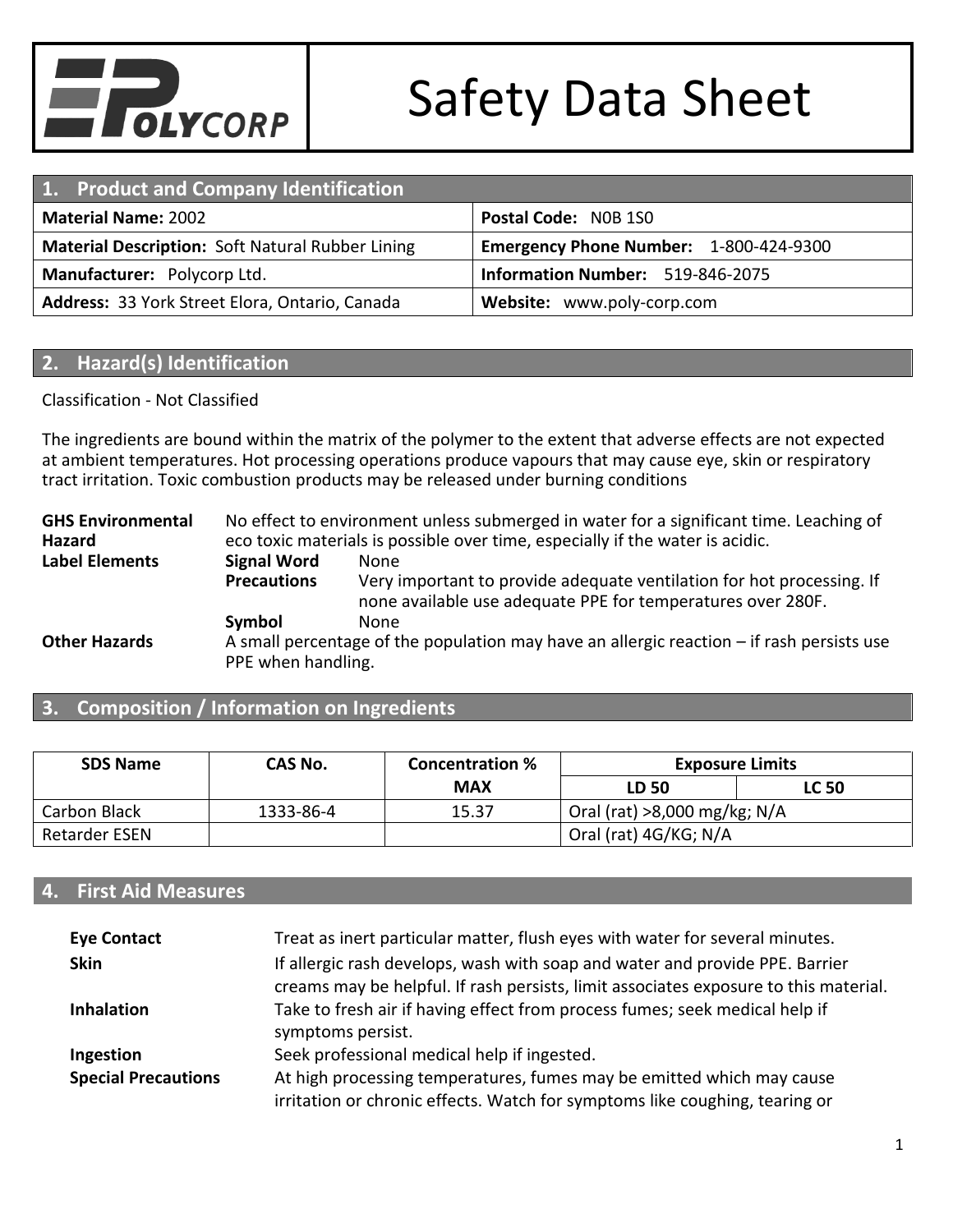

irritation of eyes or skin. Make sure there is adequate ventilation in all hot processes.

| <b>Fire Fighting Measures</b><br>5.                             |                                                                                                                                                                                                                                                                                                                                                                                                                                               |  |  |
|-----------------------------------------------------------------|-----------------------------------------------------------------------------------------------------------------------------------------------------------------------------------------------------------------------------------------------------------------------------------------------------------------------------------------------------------------------------------------------------------------------------------------------|--|--|
| <b>Auto Ignition Temperature</b><br><b>Extinguishing Media</b>  | >400°C (750°F)<br>Use extinguishing media suitable for Class A fires (ordinary combustibles).<br>Dry powder is not recommended because of lack of cooling capacity.<br>See Sec 10 for information on combustion products.                                                                                                                                                                                                                     |  |  |
| <b>Special Firefighting</b><br><b>Equipment and Procedures</b>  | Do not enter confined fire space without proper protective equipment including<br>NIOSH approved self-contained breathing apparatus. Long term cooling of<br>extinguished rubber may be necessary to ensure its out because the rubber<br>insulates the heat within.                                                                                                                                                                          |  |  |
| <b>Specific Hazards</b>                                         | Smoke from burning compound is very thick and may contain many toxic<br>chemicals. Avoid breathing any smoke.                                                                                                                                                                                                                                                                                                                                 |  |  |
| <b>Accidental Release Measures</b><br>6.                        |                                                                                                                                                                                                                                                                                                                                                                                                                                               |  |  |
| <b>Steps Taken if Material is</b><br><b>Released or Spilled</b> | If material is not exposed is not exposed to high heat, soiled or contaminated, it<br>can be reused indefinitely.                                                                                                                                                                                                                                                                                                                             |  |  |
| <b>Waste Disposal Method</b><br><b>General Advice</b>           | Dispose of according to state or provincial legislation.<br>Use proper lifting techniques if re-pilling spilled compound. It shift weight quickly<br>so makes it awkward to handle.                                                                                                                                                                                                                                                           |  |  |
| <b>Handling and Storage</b><br>7.                               |                                                                                                                                                                                                                                                                                                                                                                                                                                               |  |  |
| <b>Storage</b>                                                  | Store between 15° and 35°C to avoid onset of curing reaction and prevent<br>crystalization of NR                                                                                                                                                                                                                                                                                                                                              |  |  |
| <b>Handling</b><br><b>Special Safeguards</b>                    | When handling, you should always wash hands before eating, drinking or smoking.<br>Must have adequate ventilation if heated to high temperatures. This becomes<br>more important as the temperature goes up. Mill processing at 200F generates<br>minimal fumes but more care must be taken with curing fumes over 300F.<br>Injection moulding over 350F can produce reaction products which haven't been<br>determined and may be hazardous. |  |  |

#### **General Advice** When storing large amounts of cured material some ventilation is recommended to prevent nitrosamine buildup.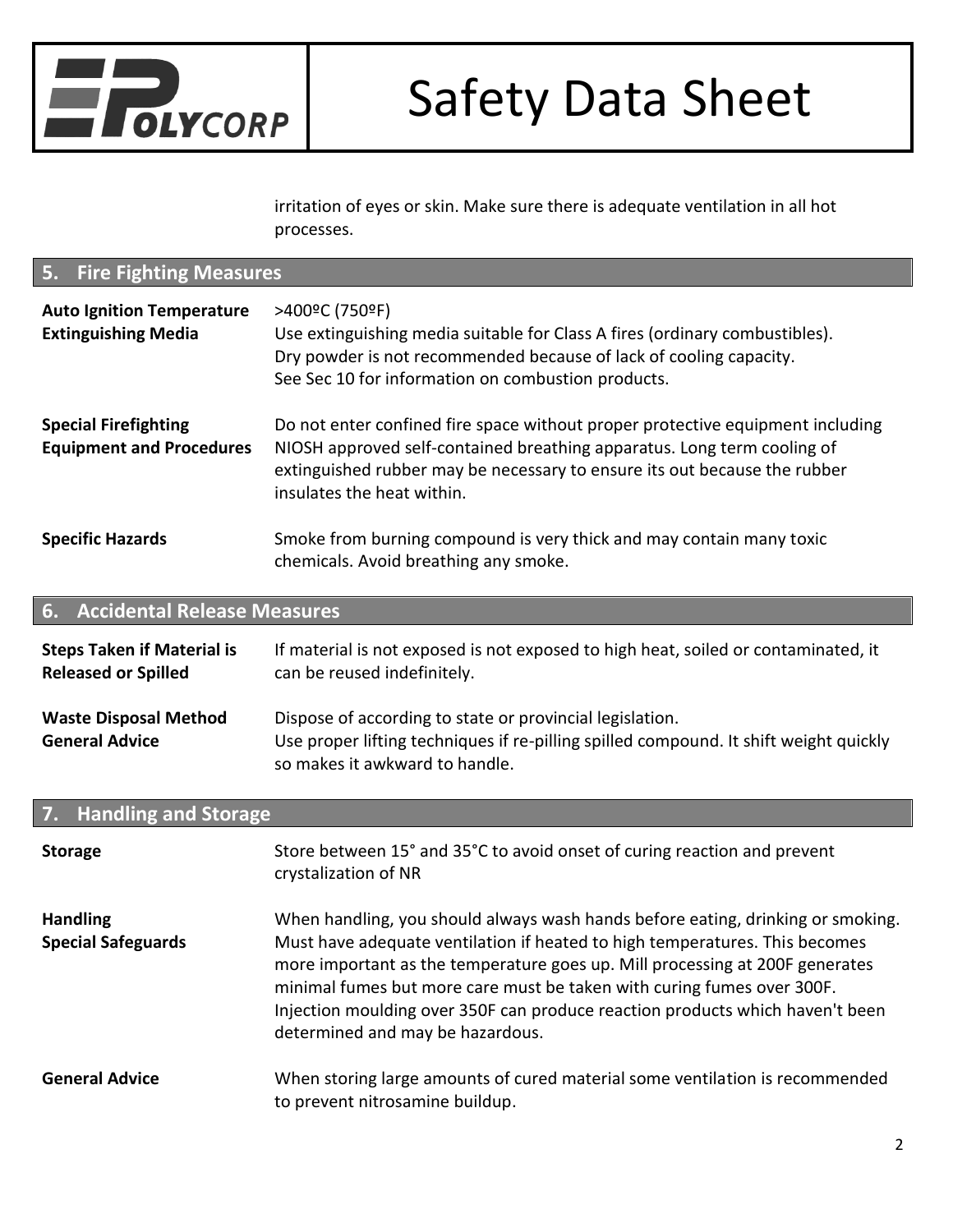

#### **8. Exposure Controls / Personal Protection**

| <b>Respiratory Protection</b> | Not required at ambient temperature. May need respiratory protection if<br>ventilation at high temperature processing is not adequate.                                                                                                                                |  |  |
|-------------------------------|-----------------------------------------------------------------------------------------------------------------------------------------------------------------------------------------------------------------------------------------------------------------------|--|--|
| <b>Protective Gloves</b>      | Gloves are recommended as a precautionary measure.                                                                                                                                                                                                                    |  |  |
| <b>Eye Protection</b>         | Follow facility guidelines. If adequate ventilation, physical eye protection should<br>not be necessary.                                                                                                                                                              |  |  |
| <b>Ventilation</b>            | Should have local exhaust to keep processing vapours below permissible levels.<br>The CFP rating will depend on the quantity of material being passed through and<br>the temperature involved. Engineer the system well over expected fume levels as<br>a precaution. |  |  |
| <b>Other</b>                  | Use of barrier creams on hands may be beneficial for a person that is susceptible<br>to developing skin rashes.                                                                                                                                                       |  |  |
| <b>Thermal Hazards</b>        | Compound builds heat quickly on mill or in extrusion operations. Wear heat<br>resistant gloves when handling.                                                                                                                                                         |  |  |

#### **9. Physical & Chemical Properties**

| <b>Boiling Point</b>         | Not applicable                                                      |
|------------------------------|---------------------------------------------------------------------|
| <b>Freezing Point</b>        | About -40F                                                          |
| <b>Specific Gravity</b>      | 1.03                                                                |
| <b>Solubility in Water</b>   | Insoluble – small parts of the mixture may dissolve in acidic water |
| <b>Flammability</b>          | Very difficult to get burning                                       |
| Appearance                   | Black rubbery solid                                                 |
| <b>Auto Ignition Temp.</b>   | >400 C                                                              |
| <b>Viscosity</b>             | Solid at room temperature                                           |
| Odor                         | Slightly aromatic                                                   |
| <b>Flash Point</b>           | Approximately 288 to 343 C                                          |
| <b>Partition Coefficient</b> | Not applicable                                                      |

### **10. Chemical Stability & Reactivity Information**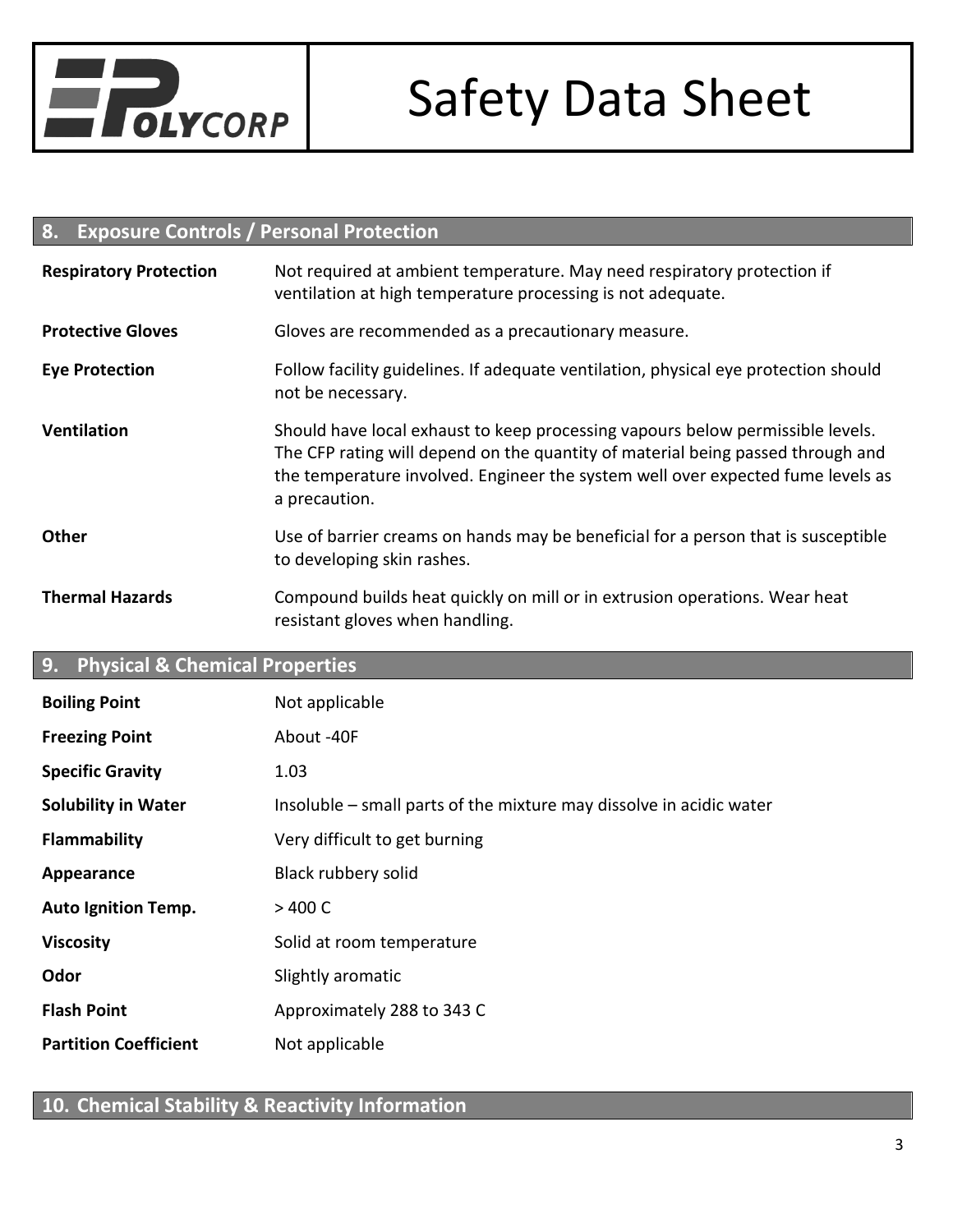

| Reactivity                      | None                                                                       |
|---------------------------------|----------------------------------------------------------------------------|
| <b>Stability</b>                | <b>Stable</b>                                                              |
| <b>Hazardous Polymerization</b> | Will not occur                                                             |
| Incompatibility                 | Not reactive with other substances at ambient temperature. A vulcanization |
|                                 | reaction will begin to take place at temperatures exceeding 100°C (212°F)  |
| <b>Conditions to Avoid</b>      | None                                                                       |
| <b>Hazardous Decomposition</b>  | Carbon Monoxide, carbon dioxide, smoke, oxides of nitrogen                 |

#### **11. Toxicological Information**

| <b>SDS Name</b> | CAS No.   | <b>Concentration %</b> | <b>Exposure Limits</b>         |              |
|-----------------|-----------|------------------------|--------------------------------|--------------|
|                 |           | <b>MAX</b>             | LD 50                          | <b>LC 50</b> |
| Carbon Black    | 1333-86-4 | 15.37                  | Oral (rat) $>8,000$ mg/kg; N/A |              |
| Retarder ESEN   |           |                        | Oral (rat) 4G/KG; N/A          |              |

#### **INFORMATION ON THE LIKELY ROUTES OF EXPOSURE**

Inhalation and Eye: Not an issue unless compound is processed at a high temperature which volatilizes some components. This is accentuated as the temperature increases because the volatiles can interact with each other. These components are a very small part of the compound.

Skin: Not an issue unless the worker has an allergic reaction to one of the components - allergic contact dermatitis is rare

Ingestion: Not an issue if a small amount ingested although not advisable. Very difficult to ingest large amounts.

#### **SYMPTOMS RELATED TO THE PHYSICAL, CHEMICAL AND TOXICOLOGICAL CHARACTERISTICS**

Inhalation: May have throat and/or nose irritation. More severe exposure may result in dizziness, nausea or headache.

Eye: May have irritation to the eyes, redness, or tearing.

Skin: May have a rash on areas that are exposed to compound contact or the volatiles from hot processing. Rash should go away if removed from exposure.

Ingestion: Not known

#### **DELAYED AND IMMEDIATE EFFECTS AND ALSO CHRONIC EFFECTS FROM SHORT AND LONG TERM EXPOSURE**

Delayed Effects: none known Chronic Effects short term: none known Chronic Effects long term: none known

#### **WHERE SPECIFIC CHEMICAL DATA ARE NOT AVAILABLE**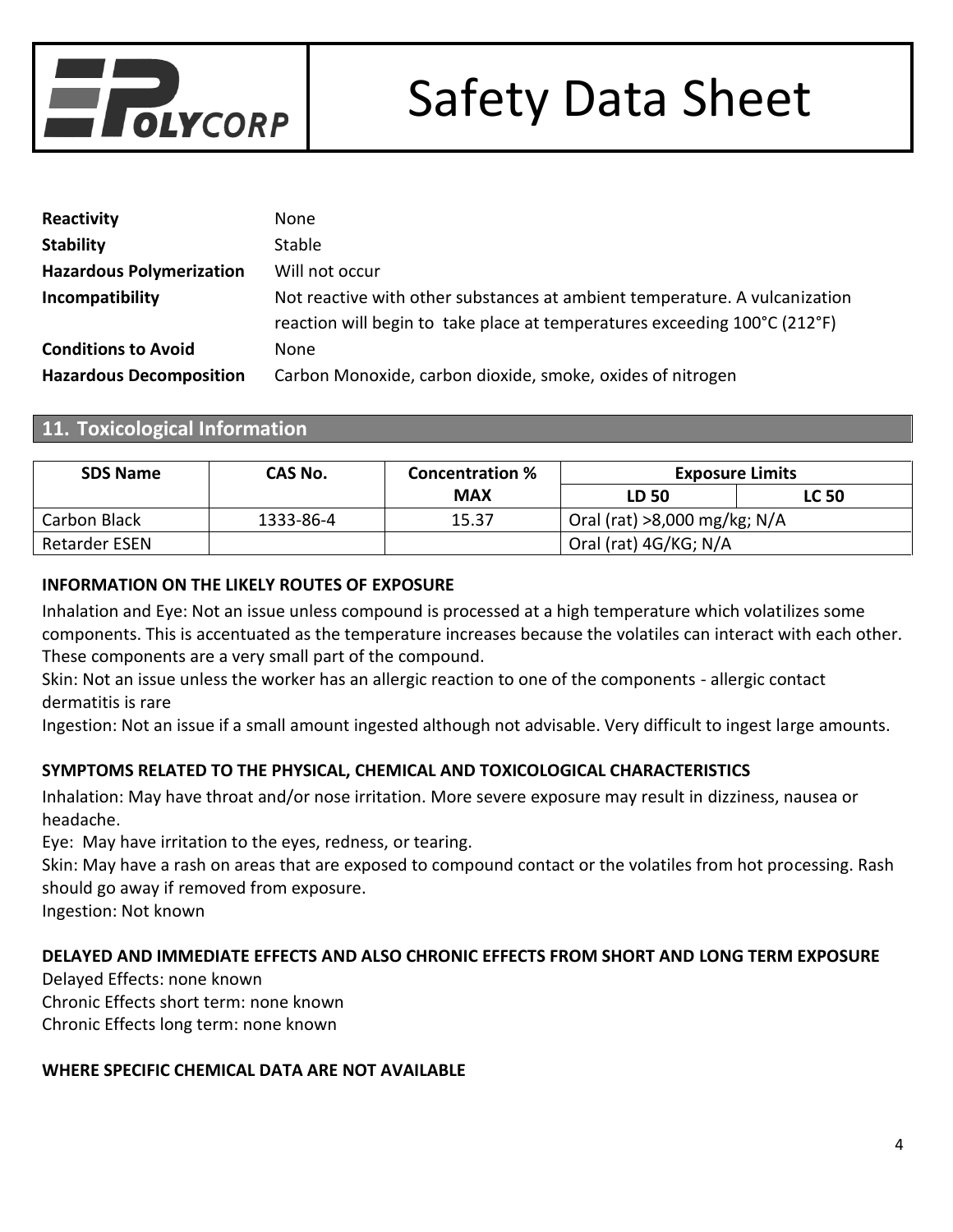

Burning of any rubber compound produces a lot of toxic chemicals which are not readily identifiable. Be aware that the smoke and fumes from burning compound are very hazardous.

#### **INTERACTIVE EFFECTS**

None known

#### **NUMERIC MEASURES OF TOXICITY (SUCH AS ACUTE TOXICITY ESTIMATES)**

Not able to find lethal dose information on rubber compound as a mixture - expected to be very high. Oral (rat) LD50 - not determined Dermal (rabbit) LD50 - not determined

#### **12. Ecological Information**

Overview: The compound contains small amounts of chemicals that are hazardous to marine plant life and fish. These chemicals are encapsulated in the insoluble rubber matrix which prevents these materials from reaching the environment at harmful levels. On that basis we consider the compound safe for the environment unless immersed in water for long periods of time. As many of these chemicals are insoluble normally, the hazard is still fairly low unless the water is acidic in which case the leaching is accelerated. It is also accelerated when the compound is ground to a fine powder since the surface area is much greater. As a precaution, do not leave the compound submerged in acidic water for any length of time and not for long periods at pH normal.

| <b>Impact</b>                        | Not determined    |
|--------------------------------------|-------------------|
| Toxicity                             | Not determined    |
| <b>Persistence and Degradability</b> | Not determined    |
| <b>Bioaccumulation</b>               | Not determined    |
| <b>Mobility in Soils</b>             | Mobility very low |

#### **13. Disposal Considerations**

| <b>Disposal of Waste</b> | Disposal in landfill recommended if material can't be reused. Check local |
|--------------------------|---------------------------------------------------------------------------|
| Compound                 | regulations to make sure it is acceptable in your area.                   |

#### **14. Transport Information**

**Controls** Not regulated under TDG (Canada) or DOT (US) or IATA or IMDG **Classifications** WHMIS Classification: Not regulated Not defined as Hazardous by 40CFR261